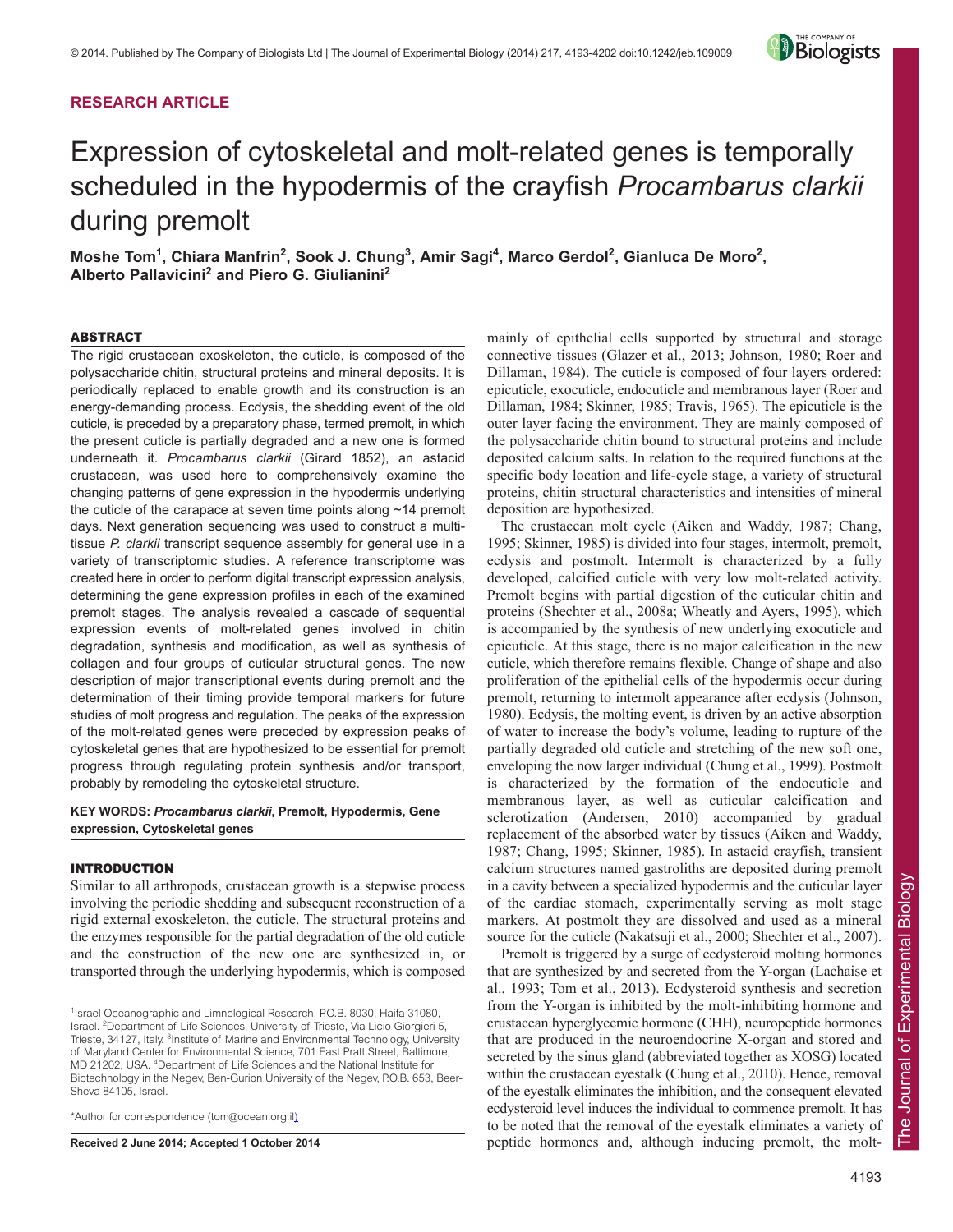| <b>List of abbreviations</b> |                                               |
|------------------------------|-----------------------------------------------|
| <b>CBM</b>                   | chitin binding domain                         |
| CC                           | crustacean cuticular domain                   |
| <b>CCD</b>                   | conserved domains database                    |
| <b>CDA</b>                   | chitin deacetylases                           |
| <b>CHH</b>                   | crustacean hyperglycemic hormone              |
| <b>CHS</b>                   | chitin synthase                               |
| LDL.                         | low density lipoprotein                       |
| <b>MHC</b>                   | myosin heavy chain                            |
| MLC.                         | myosin light chain                            |
| <b>MLRC</b>                  | myosin light regulatory chain                 |
| <b>MMI</b>                   | molt mineralization index                     |
| <b>NCBI</b>                  | National Center for Biotechnology Information |
| <b>NGS</b>                   | next generation sequencing                    |
| R&R                          | Rebers and Riddiford                          |
| <b>SRA</b>                   | <b>Sequence Read Archive</b>                  |
| <b>TSA</b>                   | <b>Transcriptome Shotgun Assembly</b>         |
| <b>XOSG</b>                  | X organ sinus gland                           |
|                              |                                               |

independent physiology of the individual may be affected as well. Just before ecdysis, the level of circulating ecdysteroids is sharply decreased (Chung, 2010; Nakatsuji et al., 2000; Shechter et al., 2007). The level of two additional peptide hormones is increased from this period across ecdysis and postmolt. The crustacean cardioactive peptide is increased just before molt (Phlippen et al., 2000), and the initial shell-hardening process is regulated by bursicon, which is produced by the thoracic ganglia complex, released by the pericardial organ (Chung et al., 2012), and assists the sclerotization process in the new cuticle. A series of molt-related neuropeptides, which also include the crustacean cardioactive peptide and bursicon, were revealed in insects at the terminal stage of the premolt, concurrent with the drop in circulating ecdysone just before and after ecdysis (Mesce and Fahrbach, 2002).

The astacid crustacean *Procambarus clarkii* (Girard 1852) is the subject species of this study, which takes advantage of the possibilities offered by next generation sequencing (NGS) and is aimed at comprehensively identifying and characterizing the major transcriptional events in the hypodermis during premolt that underly the structural and physiological changes, as well as their timing. The temporal premolt stage-related scheduling of the expression of these genes may serve in future studies as markers for monitoring the process and deciphering its regulation. In addition, correlations between the timing of expression of different groups of genes may promote the generation of working hypotheses regarding possible concerted simultaneous or sequential activities of genes.

# RESULTS Premolt staging

Fig. 1 summarizes the premolt progress, presenting the relationship between the molt mineralization index (MMI), the circulating levels of ecdysteroids and the presence of a new cuticle under the existing one. It agrees with a similar relationship that was established in previous astacid studies (Nakatsuji et al., 2000; Shechter et al., 2007). Eighteen males were selected for expression analysis and were divided into seven premolt stages as follows: males at stages P1 and P2 exhibited no gastroliths, and were divided according to the time from eyestalk removal (1 day versus 4 days) and by the small difference in ecdysteroid level. The division of P3–P5 males was based on both MMI and ecdysteroid levels. P6 males had a new underlying cuticle, in addition to their higher MMI and ecdysteroid levels, distinguishing them from males at P5. P7 males differed from those at P6 by the ecdysteroid drop just before ecdysis. The relationship between P1–P7 and the widely accepted Drach molt



**Fig. 1. Premolt staging.** Eighteen males were grouped into premolt stages P1–P7 according to their molt mineralization index (MMI), ecdysteroid levels and the presence of underlying new cuticle. The bars depict the MMI and its s.d. (left-hand *y*-axis) and ecdysteroid levels are described by the line graph (right-hand *y*-axis). The number above each bar depicts the number of individuals in each group and the framed numbers determine the presence of new underlying cuticle. The MMI was determined according to Shechter et al. (Shechter et al., 2007) and ecdysteroid levels according to Chung (Chung, 2010). The widely accepted Drach index was assigned to P1–P7 by comparison with the findings of Durliat et al. (Durliat et al., 1988). The labels D0, D1'-D1"' and D2-D4 mark the approximate starting point of each stage.

index (Drach and Tchernigovtzeff, 1967) is presented in Fig. 1, aimed at enabling comparison to previous molt-related studies. The assignment of Drach's index to P1–P7 was accomplished in comparison to the findings of Durliat et al. (Durliat et al., 1988) by using the mutually evaluated ecdysteroid levels as reference moltstage points.

# RNA-seq analysis of hypodermal gene expression during premolt

# **General data**

The raw available NGS read data was deposited into the Sequence Read Archive (SRA) of the National Center for Biotechnology Information (NCBI) (accession numbers SRR870673, SRR1265966). The *de novo* comprehensive transcriptome assembly revealed 254,561 contigs with an average length of 628±969 bp. The assembly was annotated and deposited in the DNA Database of Japan (DDBJ)/European Molecular Biology Laboratory (EMBL)/GenBank Transcriptome Shotgun Assembly (TSA) database (accession number GBEV01000000). Back mapping of the 18 sample-specific 50 bp sequences to this assembly revealed 80% mapping. The reference assembly used for the subsequent RNA-seq analyses contained 17,097 contigs, to which 95% of the 18 samplespecific reads (76% of the initial reads) were mapped.

The RNA-seq mapping percentage of each of the samples was 73±3.2%, including 3±0.8% non-specific mappings, a relatively low percentage justifying the utilization of only the profiles of uniquely mapped reads for the analysis. The four males of stage P1 (Fig. 1) served as the control group for the RNA-seq, and a group of differentially expressed contigs were determined for each premolt stage using three simultaneously achieved thresholds: (1) relatively relaxed statistical significance at  $P<0.05$ , (2) fold change  $>$ [2], and (3) a count >100 normalized reads (out of 10 million reads in a sample; see Materials and methods, below). The latter two thresholds were used with the aim of avoiding misinterpretation of natural variability as differential expression. The selected genes were responsible for 65±5.1% of the total normalized reads, and the percentage of total induction or attenuation of reads, as well as the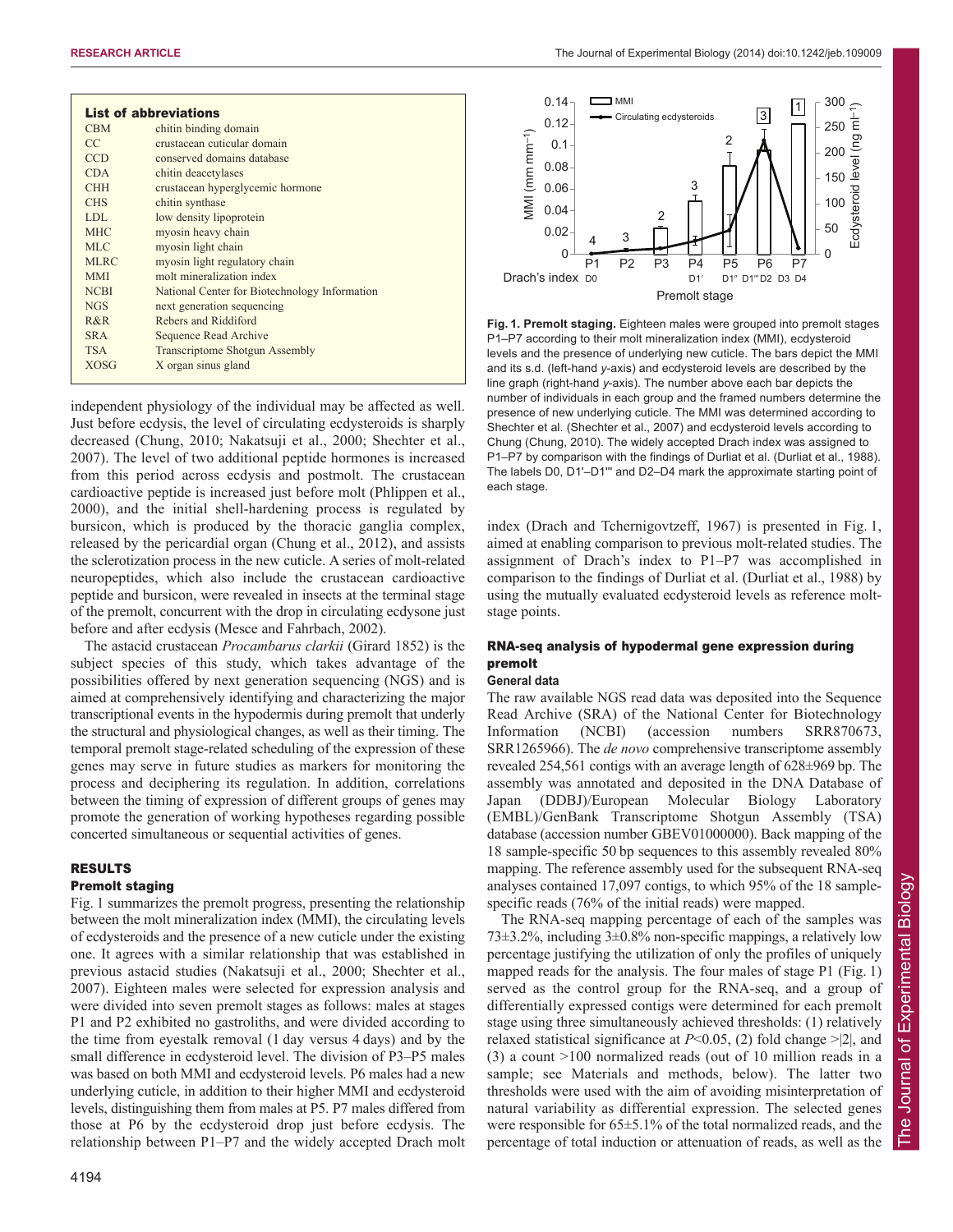

**Fig. 2. Characterization of the overall transcription activity in the hypodermis during premolt.** (A) Average of the normalized summed percentages of reads in the males belonging to each premolt stage. Bars above the *x*-axis represent the percentage of induced reads and those below this axis represent attenuation. (B) Black bars, number of induced genes; white bars, number of attenuated genes. Thresholds throughout the figure are: *P*<0.05, >100 normalized reads and fold change >|2| in at least one premolt stage, in comparison to the P1 control. P2–P7, premolt stages.

number of induced or attenuated contigs, at each premolt stage in comparison to those at P1 is presented in Fig. 2A,B. According to this figure, the overall expression can be divided into two transcriptional phases, P1–P3 and P4–P7. The first phase is characterized by an increase of both the percentage of induced reads and contigs in P2. P3 is characterized by reduced gene induction, an interim stage prior to the start of P4–P7, which is characterized by a gradual increase in the percentage of induced reads, a reduction in the number of induced contigs and an increase in the number of attenuated contigs.

# Premolt stage-related patterns of gene expression

Contig relative expression patterns throughout premolt were identified, and some of them were related to gene function or putative function. The contigs used for expression pattern determination were selected to have a significance at *P*<0.05, a fold change >|2| and counts >5000 normalized reads in at least one premolt stage; these were designated 'prominently expressed contigs'. The 489 prominently expressed genes were responsible for 50±4.74% of the total normalized reads at stages P1–P7. An expression profile was constructed for each selected contig across the seven premolt stages in terms of its percentage from the total normalized reads. The profiles were qualitatively grouped into mutual expression patterns according to visual inspection. Out of the 489 contigs, 106 were eliminated from the grouping owing to



**Fig. 3. Percentage of relative counts in contigs that were expressed during premolt and followed expression pattern A.** Each curve includes the sum of reads from similarly annotated contigs that reached a significance at *P*<0.05 in comparison with P1, counts >5000 normalized reads and a fold change >|2| in at least one of the premolt stages. PA, pattern A contigs that were not related to a functional group of contigs; MHC, myosin heavy chain; MLC, myosin light chain; MLRC2, myosin light regulatory chain 2. Following the gene group name is the number of contigs used for the formation of the specific curve. P1–P7, premolt stages. A and B represent different scales of expression percentage. Curves in B are aimed only at generally presenting expression pattern A; hence, uniform line style was applied to them for the sake of clarity.

difficulties in visually assigning them because they were characterized by variable patterns of expression. Most of them revealed high, constitutive expression levels. The relatively high count-cutoff and the elimination of contigs that were visually difficult to assign to an expression pattern were a trade-off to enable determination of a restricted and clearly defined set of expression patterns (labeled A–H), at the expense of skipping other genes, the expression patterns of which were too difficult for educated interpretation. Several annotated functionally-related groups of genes were highly biased towards specific expression patterns and were thoroughly analyzed. Supplementary material Table S1 provides specific data for all the contigs included in patterns A–H, as well as for contigs that shared annotations with them. The contigrelated data of supplementary material Table S1 includes the designation of the contigs in the appropriate TSA databases, the sequences of its conceptual proteins, the locations of domains, as well as the RNA-seq normalized read numbers at all stages and the designation of the pattern of gene expression (A–H), when available. The summed expression patterns of the 'prominently expressed contigs' of each important functional group detailed below are presented in Figs 3–6 alongside the pattern-specific profiles of nonannotated and non-grouped genes designated PA–PH. Certain structural–functional aspects of three groups of genes – myosin heavy chain (MHC), actin and chitin deacetylase (CDA) – are analyzed below, raising more questions than answers, but considered important in the context of their function in the premolted hypodermis.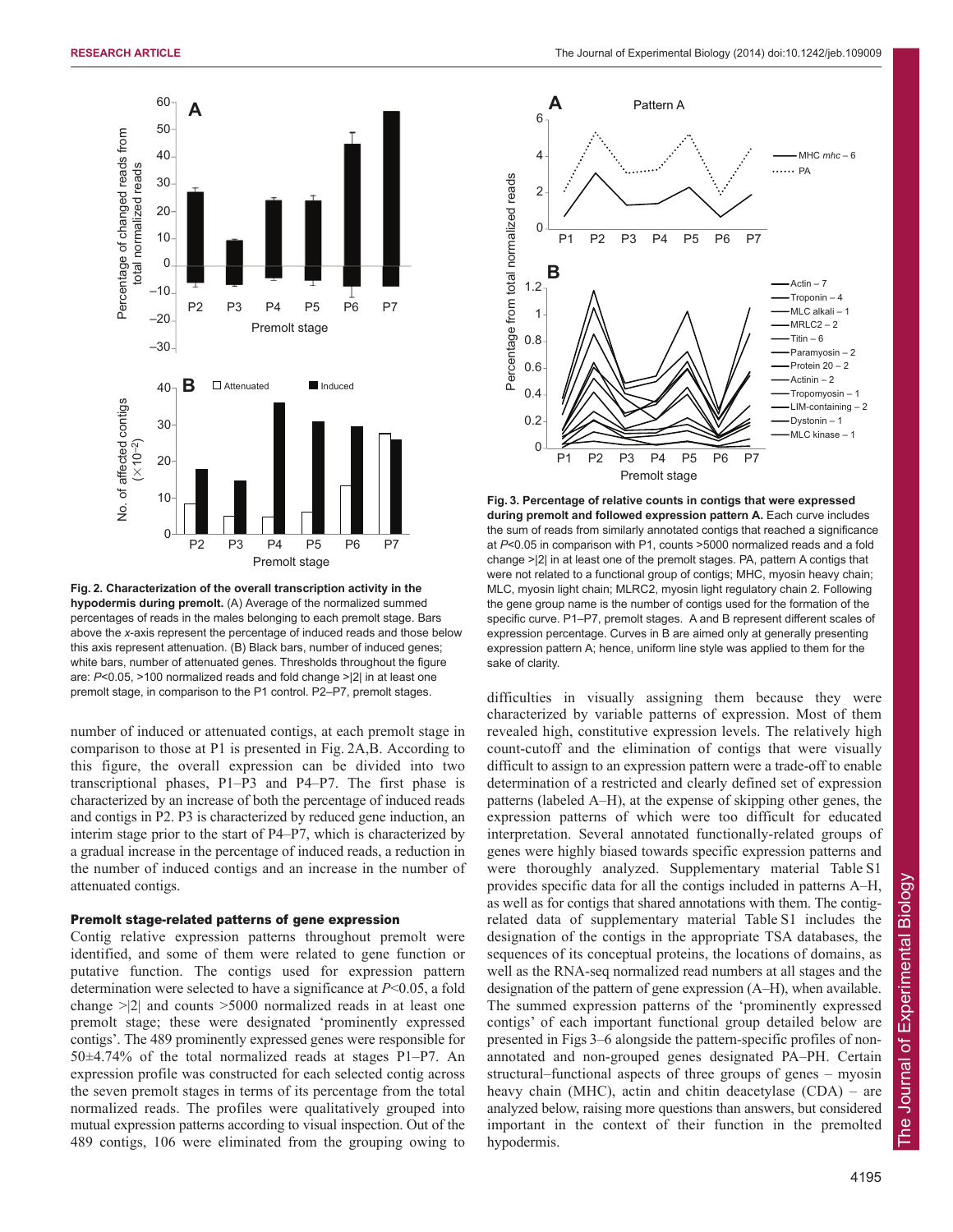

**Fig. 4. Percentage of relative counts in contigs that were expressed during premolt and followed expression pattern B.** Each curve includes the sum of reads from similarly annotated contigs that reached a significance at *P*<0.05 in comparison with P1, counts >5000 normalized reads and a fold change >|2| in at least one of the premolt stages. PB, pattern B contigs that were not related to a functional group of contigs; CBM, chitin-binding domaincontaining contig; MHC, myosin heavy chain; MLRC2, myosin light regulatory chain 2; R&R, Rebers and Riddiford domain-containing contig. Following the gene group description is the number of contigs used for the formation of the specific curve. P1-P7, premolt stages. A and B represent different scales of expression percentage. Curves in B are aimed only at generally presenting expression pattern B; hence, uniform line style was applied to some of them for the sake of clarity.

## MHC and actin structure–function relationships

MHC is a major component of both muscular and cytoskeletal motor systems. In insects, using *Drosophila melanogaster* as a model, there are two different MHC genes, *Zipper* (the cytoskeletal MHC) and *mhc* (the muscular one), each producing several proteins as a result of alternative splicing (George et al., 1989). Hence, *D. melanogaster* MHC protein sequences (*zipper* accession numbers ADV37253-6, AAX52688, AAM70805, NP\_523860, AAX52687, AFH08269; and *mhc* accession numbers AFH03722-5, AAF53566) were compared by BLASTP to the 50 translated *P. clarkii* MHCs, elucidating an overwhelming majority of *mhc-*like contigs but also two *Zipper*-like ones (supplementary material Table S1). The prominently expressed *mhc*-like contigs demonstrated much higher read numbers than the *zipper* ones.

The location of each specific actin, muscular or cytoskeletal, could not be distinguished solely from its protein sequence. The six *D. melanogaster* actin proteins have very similar sequences, which are also highly conserved at the nucleotide level within the open reading frame (Fyrberg et al., 1983).

# Chitin deacetylases

CDA converts chitin into chitosan, digesting part or all chitin acetyl groups. Its catalytic activity domain is characterized by the carbohydrate esterase 4 CDA-like 1 domains [NCBI conserved domains database (CCD) accession number CD10974/5]. Two CDAs were annotated in this study, one of which was prominently expressed. However, a higher number of CDAs has been elucidated previously by us in two other astacids, *Cherax quadricarinatus* and *Pontastacus leptodactylus*, which contain four and six CDAs,



**Fig. 5. Percentage of relative counts in contigs that were expressed during premolt and followed expression pattern C.** Each curve includes the sum of reads from similarly annotated contigs that reached a significance at *P*<0.05 in comparison with P1, counts of >5000 normalized reads and a fold change >|2| in at least one of the premolt stages. PC, pattern C contigs that were not related to a functional group of contigs; CC, crustacean cuticular domain-containing contigs; CBM, chitin-binding domain-containing contigs; CHS, chitin synthase; MHC, myosin heavy chain; R&R, Rebers and Riddiford domain-containing contigs. Following the gene group description is the number of contigs used for the formation of the specific curve. P1–P7, premolt stages. A and B represent different scales of expression percentage.

respectively. Most of them were not published, and they are described here because they are considered to add valuable structural and functional information. Some of them include, in addition to the carbohydrate esterase 4 CDA-like 1 domain identified here, the chitin-binding peritrophin A domain (CBM; Pfam ID PF01607) and/or the low density lipoprotein (LDL) receptor domain class A (Pfam ID PF00057). The sequences of these 10 transcripts are found in TSA GADE01000000 (Glazer et al., 2013) and TSA GAFS01000000 (Tom et al., 2013), and are also characterized at the bottom of supplementary material Table S1 here. A division of the CDAs may be done on a putative functional basis, namely, determining the contigs that contain the essential aspartic acid residue in motif 1 and the two histidine residues in motif 2, as described by Dixit et al. (Dixit et al., 2008). Two CDAs, GAP65 and Pastle hypoyo c25720 (TSA GAFS01000000), contain all three domains but lack all three essential amino acids. Another two, CqCDA1 and Pastle\_hypoyo\_c2922 (TSA GAFS01000000) do not contain the two histidine residues. Also, the latter do not contain the LDL receptor class A domain. All other eight chitin deacetylases, including the one that is prominently expressed in *P. clarkii*, contain the essential amino acids and are assumed to be functional.

# **DISCUSSION**

# General aspects

NGS and RNA-seq analysis coupled to functional annotation enabled the comprehensive identification of genes that are expressed in the hypodermis during premolt. It has to be kept in mind that RNA-seq provides only relative expression of contigs at a given time point, and absolute transcription activity should be evaluated external to RNA-seq results. Consequently, the transcription level in the premolt hypodermis is assumed to increase in comparison with the preceding intermolt, as judged by the well-documented increase in the size of epithelial cells and their proliferation during premolt and in view of the considerable premolt protein and chitin catabolic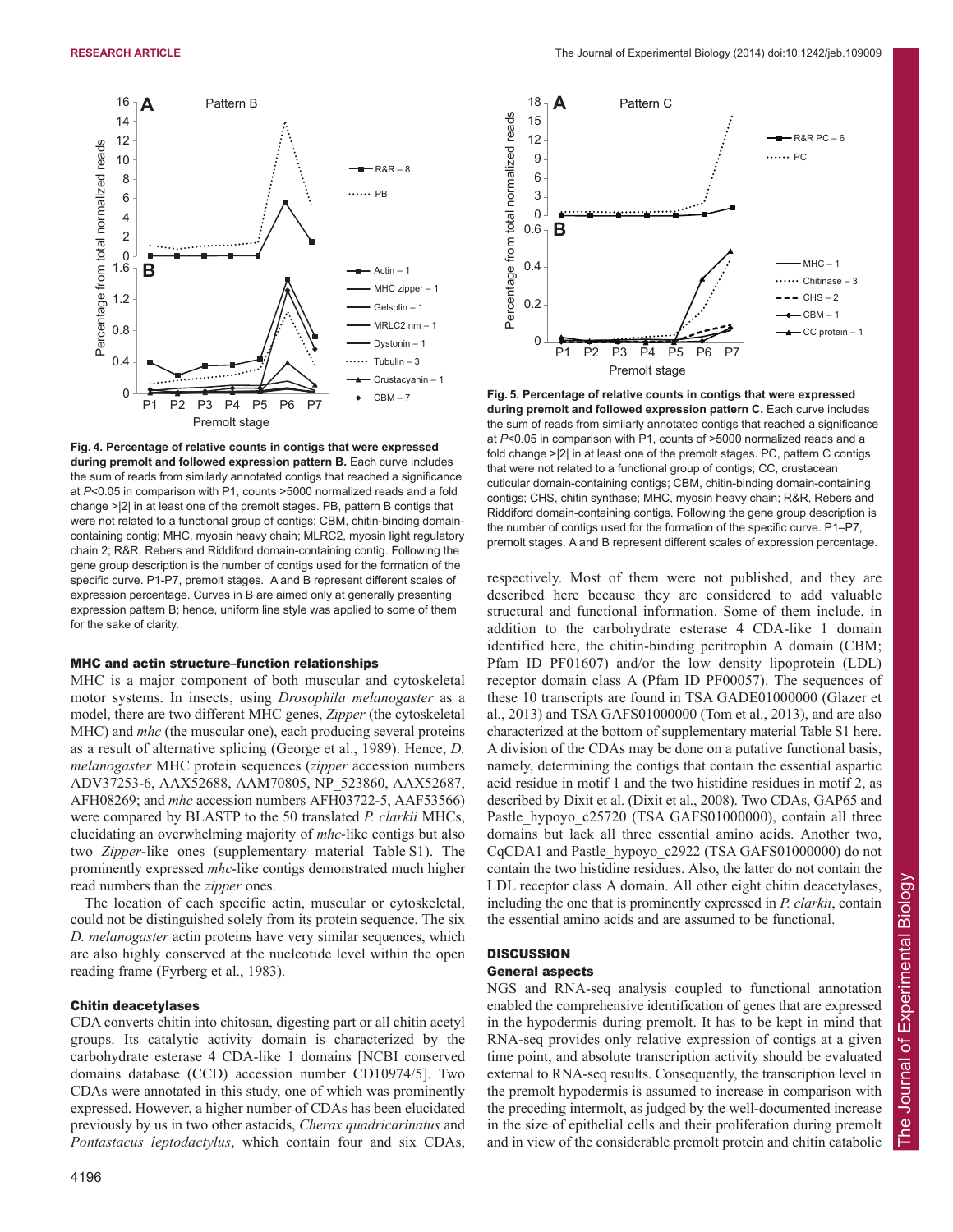

**Fig. 6. Percentage of relative counts in contigs that were expressed during premolt and followed expression patterns D–H.** Each curve includes the sum of reads from similarly annotated contigs that reached a significance at *P*<0.05 in comparison with P1, counts >5000 normalized reads in at least one of the premolt stages and fold change >|2|. PD–PH, contigs of patterns D–H that were not related to a functional group of contigs; CBM, chitin-binding domain-containing contigs; CDA, chitin deacetylase; R&R, Rebers and Riddiford domain-containing contigs. Following the gene group description is the number of contigs used for the formation of the specific curve. P1–P7, premolt stages. A, B and C represent different scales of expression percentage.

activity of the old cuticle, as well as synthetic activity of the new one, which is required to achieve a successful ecdysis. In Fig. 2A, it is clearly demonstrated that most of the change in the percentage counts is attributed to induction, and in view of the hypothesized increased transcriptional activity during premolt, the induction presumably originates mainly from additional transcriptional activity, not from changes in the relative abundances of transcripts.

# Specific gene-related aspects

# **Structural proteins of the cuticle**

The Rebers–Riddiford domain (R&R; Pfam ID PF00379) (Rebers and Riddiford, 1988) binds to chitin (Rebers and Willis, 2001), and proteins that contain the R&R domain were located in the cuticle of insect larvae and adults. In contrast, the chitin-binding peritrophin A domain (Pfam ID PF01607) is not confined to arthropods (Suetake et al., 2000) and is located in lectins and chitinases of organisms from other taxa. Temporary anchoring may be assumed as a putative function of this domain, permitting enzymatic modification or digestion of chitin through chitinases, chitin deacetylases and chitin synthases, rather than a structure-related chitin-binding domain. However, demonstration of a strong binding of this domain to chitin, released only when using sodium dodecyl sulfate (SDS)-containing buffer, also suggests a structure-related role (Du et al., 2006). Jasrapuria et al. (Jasrapuria et al., 2010) have

conducted a comprehensive cloning and characterization study of CBM-containing cuticular genes of the red flour beetle *Tribolium castaneum*. Their study ended with 29 genes, the same order of magnitude of the 77 contigs that were found here. The *T. castaneum* proteins contained 1–14 repeats of domain PF01607, generally conforming to the eleven PF01607 repeated domains identified here. Two cuticular proteins deserve particular attention. Contig Pc\_58934 (supplementary material Table S1) is a CBM domain-containing protein that follows expression pattern F (Fig. 6), peaking at P4, which is apparently not in agreement with other members of its family (Figs 4, 5). Similarly, contig Pc 2802 (supplementary material Table S1), an R&R-containing protein, peaking at P3 (Fig. 6), does not follow a pattern that is consistent with other members of its family. The prominent relative expressions of the two contigs – 0.26% and 0.5% for the CBM- and R&R domaincontaining genes, respectively – indicate that they have a unique function in comparison to their family members. In the bacterium *Serratia marcescens*, it has been found that a CBM-containing protein is bound to chitin, probably changing its conformation to render it accessible to chitinolytic activity (Vaaje-Kolstad et al., 2005), evidence that correlates with the Pc\_58934 peak at P4 and that may also correlate with the P3 peak of Pc\_2802.

Crustacyanins belong to the broad calycin gene superfamily. Most calycins belong to the large lipocalin family (Åkerström et al., 2006). α-Crustacyanin, a multimeric protein complex located in the epicuticle, binds to the carotenoid pigment astaxanthin and provides the animal with camouflage colors; the structure of this complex is described in Wade et al. (Wade et al., 2009).

# **Cuticle-related enzymes**

# **Chitinases**

In arthropods, chitinases are secreted from the hypodermis and are involved in the partial degradation of the old cuticle during premolt. A variety of insect chitinases have been revealed, belonging to two glycosyl hydrolase families, 18 and 20 (Davies and Henrissat, 1995). Family-18 enzymes, characterized by the glycosyl hydrolases family-18 domain (Pfam ID PF00704) produce chitooligosaccharides, which are further digested to monosaccharides by family-20 enzymes and may contain an N-terminal signal peptide as well as the CBM domain (Arakane and Muthukrishnan, 2010). Family 20 is characterized by the glycosyl hydrolases family-20 domains (Pfam IDs PF02838 and PF00728). To date, up to six chitinases have been found in crustaceans, related to both digestion, molt cycle and assumedly to defense against pathogens. All belong to glycosyl hydrolase family-18 (Huang et al., 2010; Proespraiwong et al., 2010). A much higher number, 32 chitinase contigs, were annotated in the present study (supplementary material Table S1). This number is in agreement with the range of the number of insect chitinases found in previously elucidated genomes, 17–24 genes (Arakane and Muthukrishnan, 2010). Sequences similar to that of the chitinase active site labeled PS01095 (PROSITE domain database) were identified here in 18 chitinases which contains the glycosyl hydrolases family-18 domain. All of these apparently preserve their chitinase activity, as indicated by the presence of the essential glutamic acid residue in the active site (Arakane and Muthukrishnan, 2010).

# Chitin deacetylase

CDA activity, as indicated by its carbohydrate esterase 4 CDA-like 1 domain, converts chitin to chitosan. This activity was identified recently in an insect peritrophic membrane (Yang et al., 2010). However, the role of CDA in the gastrolith, and assumedly in the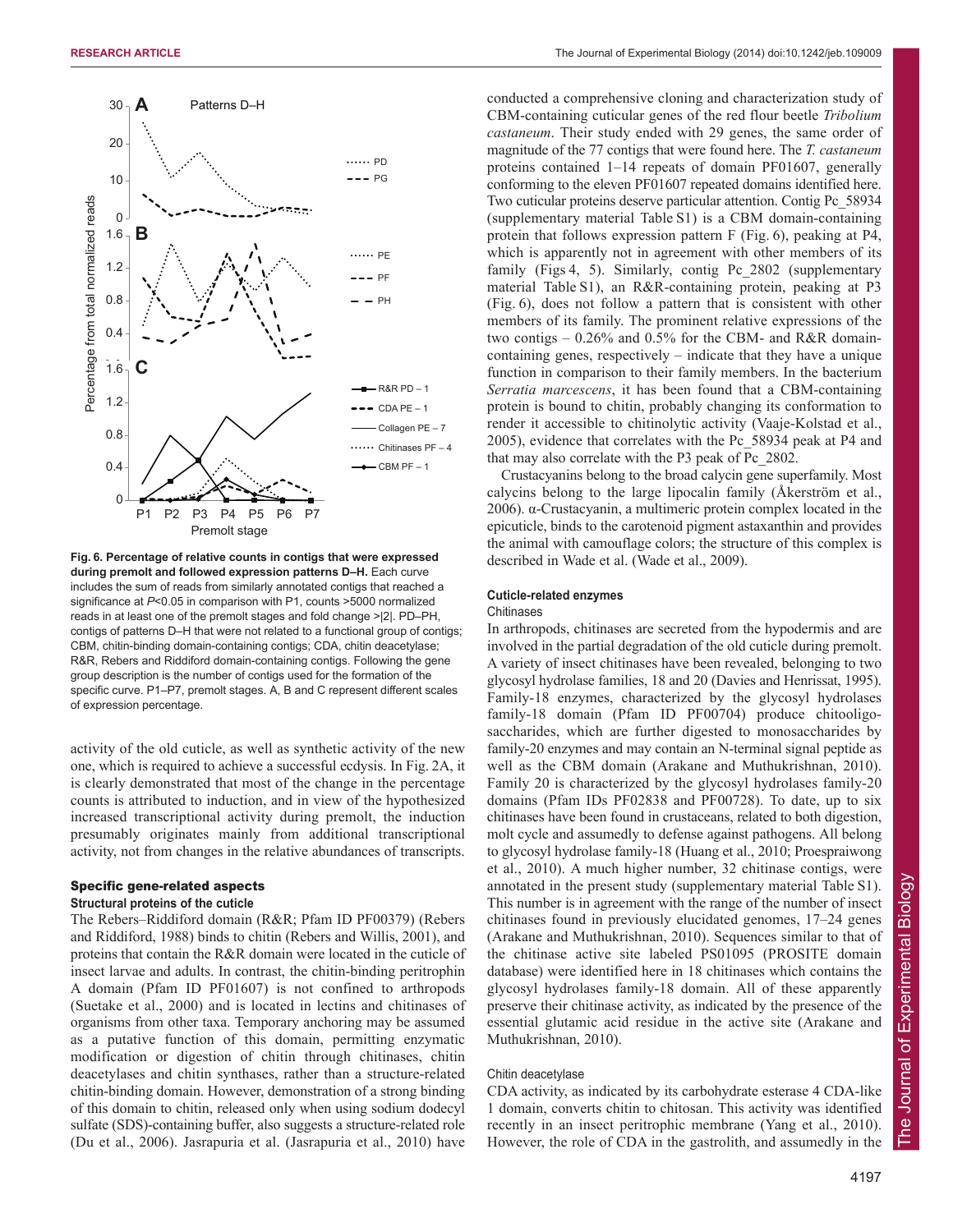hypodermis, is more complicated. CqCDA1 (accession number GQ421322) of the astacid *C. quadricarinatus* has been associated with gastrolith formation (Yudkovski et al., 2010), and the effects of silencing of GAP65 manifested both in the organization of the chitinous matrix of the gastroliths and the manner in which the amorphous calcium carbonate spherules accumulated in the gastrolith (Shechter et al., 2008b). However, it was indicated that both CqCDA1 and GAP65 lack deacetylase activity due to the absence of essential amino acids.

The chitin-binding peritrophin A domain was identified in several CDAs, and binding of chitin to the enzyme is a reasonable prerequisite for efficient catalytic activity. The LDL receptor domain class A in mammals (Daly et al., 1995) is part of the LDL receptor. Here, its function is still unknown. Silencing of two CDAs in *Tribolium castaneum* modifies the characteristics or inhibits the construction of a new cuticle following molt (Arakane et al., 2009). Five to nine CDAs were identified from whole insect genomes (Dixit et al., 2008), which is generally in agreement with the number of CDAs presented here.

# Chitin synthase

Chitin synthase (CHS) of arthropods is an integral membrane protein, responsible for synthesizing chitin from UDP-N-acetylglucosamine and for its trafficking to the extracellular domain (Merzendorfer, 2006). Two chitin synthases are known in insects, one of them is expressed in two isoforms, resulting from alternative splicing (Arakane et al., 2004; Hogenkamp et al., 2005). It has been indicated that one is involved in cuticle construction in larvae and that the other is involved in the construction of the larval and adult peritrophic membrane. The characteristic domains of both genes were elucidated here. Sixteen transmembrane domains have been identified previously in insect CHS, in agreement with the architecture of one of the present CHSs (Pc\_1221, supplementary material Table S1).

# Cytoskeletal genes

There is an ambiguity between the cytoskeletal function of MHC genes and the sequence of their derived proteins. A similar discrepancy between the interpreted role of MHCs and their structure has been found (Tom et al., 2014) in the gills of the CHH-affected astacid *P. leptodactylus*, in which the expression of proteins that are related to a variety of actin system genes was dramatically attenuated one hour after application of the D-isomer of CHH. In both studies, most MHC sequences more resembled the insect muscle-type *mhc* than the non-muscle *zipper*, questioning the cytoskeletal origin of most expressed MHCs. By contrast, the lack of muscles in the gills and the careful avoidance of sampling muscles during the present study led us to a working assumption to be checked in future studies, that even the structurally ambiguous MHCs induced here are nonmuscular members of the actin system. Nothing is known regarding the distinction between muscular and cytoskeletal MHCs in crustaceans, and it may be that the structural segregation among them was accomplished later in arthropod evolution.

Some of the proteins related to the actin motor system have been assigned, at present, a function related only to the muscular motor system and not to the cytoskeleton, whereas others were studied in both the cytoskeletal and the muscular contexts. However, the lack of cytoskeleton-related activity may come from a lack of research activity. Titin (designated also projectin, connectin or twitchin) is a long protein which binds to filamentous actin and provides elasticity to muscles, and at the present time it is assigned a function only in the muscular context (Ayme-Southgate et al., 2008). By contrast, the modulatory genes of the actin system were studied in both the cytoskeletal and the muscular contexts. Tropomyosin isoforms participate in both cytoskeletal and muscular processes as modulators of actin-myosin binding (Gunning et al., 2005). Paramyosin is an invertebrate-specific modulatory protein of actin binding to myosin, whereas tropomyosin, and troponin T and I modulate this binding activity in vertebrates (Gunning et al., 2005; Landsverk and Epstein, 2005). Dystonin is a cytoskeletal actinbinding protein (Brown et al., 1995). LIM domains mediate proteinprotein interactions and are located in many proteins related to a variety of functions (Koch et al., 2012). Two types of LIMcontaining proteins were identified here. 'Four and a half LIM domain proteins' are engaged in a variety of functions, among them cytoskeletal remodeling and co-transcription, and they bind to several proteins of the actin system (Johannessen et al., 2006). The PDZ and LIM domain protein Zasp has an affinity for α-actinin and is also involved in the connection of integrin to the cytoskeleton. Muscle-specific protein 20 and some other proteins contain the calponin homology (CH) domain (Pfam ID PF00307), which binds to cytoskeletal actin and also to signal transduction proteins. Myosin light chain kinase is a serine/threonine-specific protein kinase that phosphorylates the regulatory light chain of myosin II (Gallagher et al., 1997). Almost all of prominently expressed contigs of the above annotations were expressed according to pattern A (Fig. 4), apart from one myosin light regulatory chain and one dystonin contig, which were expressed in accordance with pattern B (Fig. 5).

Tubulin is another important cytoskeletal group of proteins, the major constituents of the microtubuli (Verdier-Pinard et al., 2009; Verhey and Gaertig, 2007).

To summarize this issue, the timing of the expression of the cytoskeletal proteins and the tissues of origin, which apparently lacks muscles, indicate a cytoskeleton origin for the actin-related genes, but sequence similarities, as well as lack of cytoskeletonrelated information for some genes, points to a putative muscular origin. This discrepancy requires further investigation.

# Expression pattern-related aspects

# **Premolt expression patterns without defined functions (patterns D, G and H)**

Generally, a peak-shaped expression pattern, confined to a limited duration is assumed by us to be a real functional one. Hence, pattern D (Fig. 6) is not considered functional, but rather as a group of genes with a constant absolute transcription level. Its apparent decline, 26% at P1 to 1% at P7, is considered a computational consequence of the gradually increased induction of other contigs. Moreover, all relatively high P1 read levels that were revealed in other patterns are also suspected to be computational consequences for the same reason. The pattern D apparent peak at P3 is considered to be computational because the number of changed reads and changed contigs at P3 is the lowest in the premolt (Fig. 2), causing the relative number of the reads belonging to pattern D to be elevated.

Pattern G (Fig. 6) could be, at least partially, a computational consequence as its level in P1 is the highest of all other premolt stages. However, its peaks at P3 and P6 seem to be real inductions. Its prominent non-annotated contig (Pc\_24651, supplementary material Table S1) is definitely worth further study.

Pattern H (Fig. 6) is a minor component of the expression. It peaks at P5 and looks like a specifically expressed group of genes, induced and attenuated during a confined duration.

It has to be noted that expression patterns A, B, C, E, F, which are discussed below in relation to gene function of specific gene groups, also elucidated the expression patterns of other annotated and nonannotated contigs, which it is not feasible to interpret at present;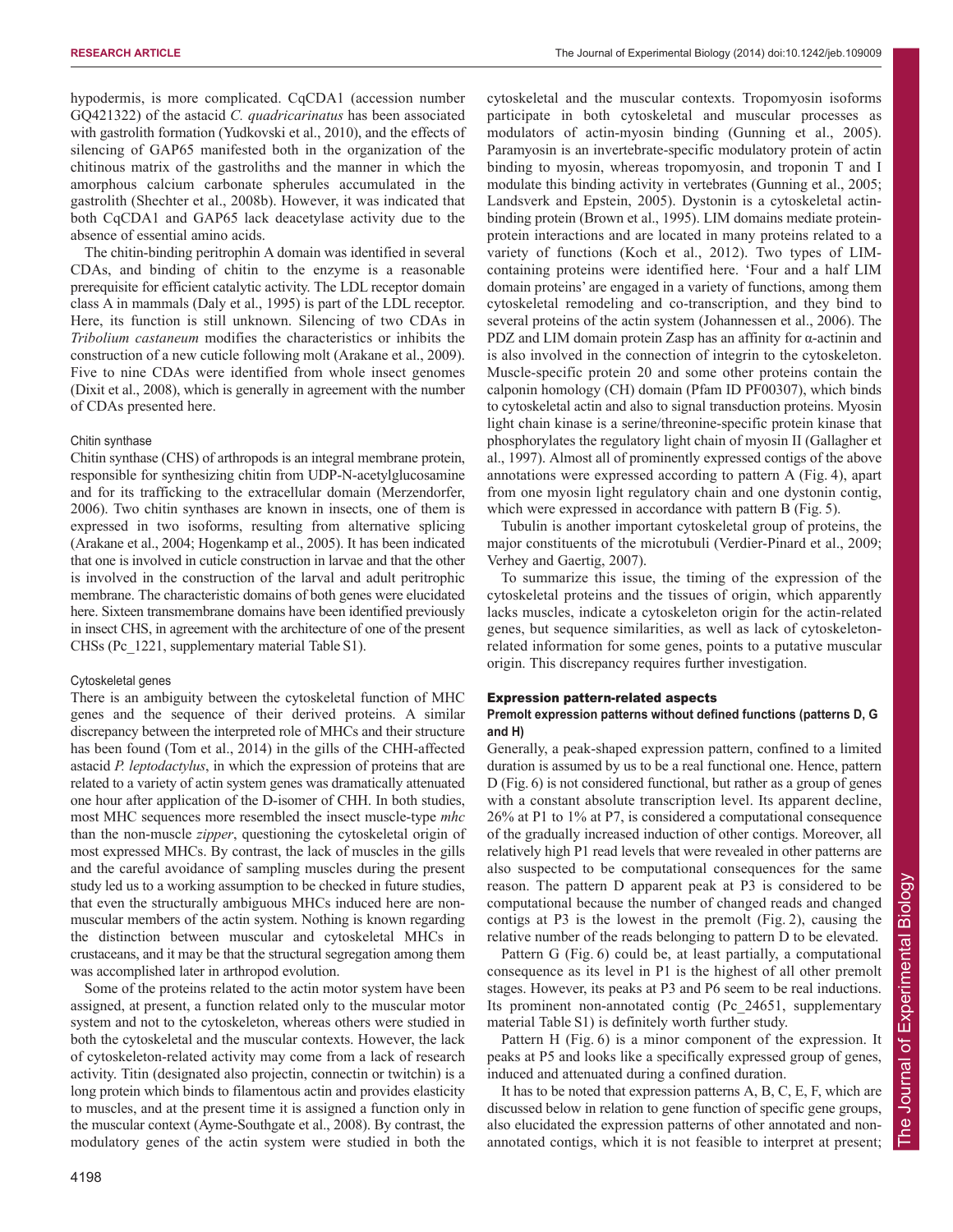however, they point to a broader set of proteins that are affected in a similar manner, assumedly related to specific premolt functions. The expression patterns of these contigs were designated PA–PH in Figs 3–6.

# **Premolt expression patterns B and C – cuticular synthetic stages**

Patterns B and C are peaked at P6 and P7, respectively, and are major synthetic stages of cuticular proteins comprising 20% and 10% of the expression in stages P6 and P7, respectively. P6 is correlated to the presence of the new underlying cuticle and to maximal levels of circulating ecdysteroids, and the expressed proteins include the majority of the R&R domain-containing proteins (6.1% of the expression in P6), the CBM proteins (1.54%) and the Crustacyanins (0.17%) interpreted to be the building proteins of the epi- and exocuticle. The new cuticle is heavily pigmented at P6, explaining the need for the Crustacyanins at this stage in the epicuticle.

The proteins peaking at P7 but that were also present at stage P6 included the crustacean cuticular (CC) domain-containing protein, particular R&R and CBM proteins, three chitinases and two CHS contigs. It is difficult is to explain the function of these three chitinases, but it is suggested here to participate in final pre-ecdysis cuticular degradation. CHS is required for the production of the chitin component of the new cuticle, but the percentage expression of the gene from the total transcription at P6–P7 is low, 0.06%. Considering the relatively low percentage expression at P7 in general and the lack of descending shoulder, it is hypothesized that the P7 peak is only the increasing shoulder of a peak occurring at postmolt, required for the formation of the endocuticle, the membranous layer and in order to accomplish the cuticular calcification. Consequently, it is assumed that the major part of chitin synthesis by CHS takes place at postmolt. The transcription level of the CC domain-containing protein, which has been previously linked to the calcification of the cuticle (Andersen, 1999), would be increased as part of the increased postmolt calcification, and the transcription level of the three chitinases may contribute to a still unknown chitin modification that is required for the construction of the endocuticle or the membranous layer. A future gene expression study similar to the present one starting at P7 across ecdysis and through postmolt is needed to confirm this hypothesis.

# The heterogeneous expression pattern E – collagens and CDAs

Collagens and CDAs are expressed according to the heterogenous pattern E (Fig. 6). However, our interpretation of the expression pattern of each of them is different. Collagen is the main animal structural protein in connective tissues (Shoulders and Raines, 2009) and it is part of the hypodermal connective tissue of crustaceans. The seven prominent collagens demonstrate two relatively low peaks at P2 and P4, lying along a clear line of increasing expression from P1 to P7. This trend of increase is interpreted to be more important than the two peaks, which may be virtually formed owing to the relativity of the RNA-seq analysis. Collagens are located in the connective sub-epithelial tissue, and they are probably synthesized by connective tissue cells and not by the epithelium. They are hypothesized to be transiently needed during premolt to provide physical support to the hypodermal epithelium and the flexible and thin new cuticle. During intermolt, this support is provided by the hard and stable cuticle, which is in close proximity to the hypodermis. Hence, a follow-up hypothesis claims that collagen synthesis would be decreased simultaneously with the hardening of the postmolt cuticle. Interestingly, two collagens (Pc\_113201 and Pc\_113202, TSA GBEV01000000) also contain the R&R domain, indicating that they participate in the binding of the connective tissue to the chitin component of the cuticle.

Differing from collagen, the two pattern E peaks of CDA at P4 and P6 are prominent, and the trend of increasing expression is less pronounced. P2 is missing and attenuation of expression is observed at P7. Its relative expression at its peak is 0.25% of the total expression. The function of the prominently expressed CDA at stages P4 and P6 here in relation to its peaks is difficult to interpret, including the role of the LDL receptor domain class A (see also the Chitin deacetylase discussion above). No new cuticle is present at P4 in contrast to P6, in which new cuticle exists.

# Expression pattern F – chitinase

Pattern F is characterized by four chitinase contigs that peaked at P4 and, reasonably, participate in the degradation of the old cuticle.

## The cytoskeleton-related expression patterns A and B

An interesting group of differentially expressed proteins is the cytoskeletal proteins that belong to two types of cytoskeleton filaments, the actin filamentous system, and the microtubules constructed of tubulins and associated proteins. Most actinassociated contigs here conform to expression pattern A. They are expressed at relatively high levels throughout premolt. The count percentage of all the genes assigned to the actin system in each of the premolt stages is responsible for a large proportion of the transcription activity, specifically in the peaks of stages P2, P5 and P7. They reach 3.1%, 4.9%, 5.1%, 4.2%, 10.2%, 8.4% and 8% in stages P3, P4, P2, P5 and P7, respectively. Other cytoskeletal contigs peaked at P6, namely in pattern B, including only one, major actin contig, the tubulins and several minor members. The total percentage count of the tubulins peaked to 1.33% at P6.

The hypodermis alters its functional expression profile three times during premolt with P4, P6 and P7 revealing a different set of expressed transcripts. The peaks of cytoskeleton synthesis at P2, P5 and P7 (pattern A) and P6 (pattern B) prior to each of the functional changes in expression patterns led us to hypothesize that they are preparatory stages for the following synthesis of functional proteins. P2 is the assumed preparatory stage for the synthesis of CDA, and pattern F chitinases peaked at P4. P5 is the preparatory stage for the synthesis of different groups of proteins, all conform to pattern B, and also for the CDA P6 peak. The P6 tubulin peak and the P7 peak of pattern A is preparatory to pattern C protein expression, which starts at P7 and is hypothesized to reach a peak during postmolt. Consequently, the premolt crustacean hypodermis may serve as a model tissue to study the mechanisms of broad alterations in the profiles of synthesized proteins.

Changes in the expression of cytoskeletal proteins and their rearrangement and/or depolymerization were documented to affect the expression of other genes. It is reasonable that structural changes of the cytoskeleton are also accompanied by gene expression even if it has not been examined in a specific study; Blum and Wicha (Blum and Wicha, 1988) have shown a specific effect of the cytoskeletal actin system and microtubule gene expression on the expression of milk proteins in mammary gland cell cultures. Rossete and Karin (Rossete and Karin, 1995) have shown that microtubule depolymerization induces the expression of the transcription factor NF-κB. Németh et al. (Németh et al., 2004) have shown a similar effect on NF-κB expression upon actin filament disruption, which is mediated through IκB, an NF-κB inhibitor. Knöll and Beck (Knöll and Beck, 2011) review the induction of another transcription factor system that is related to the dynamic balance between filamentous and globular actin, which leads to the increased migration of globular actin to the nucleus and its effect on nuclear organization and on the transcription serum response factor. Gelsolin, one of the actin-binding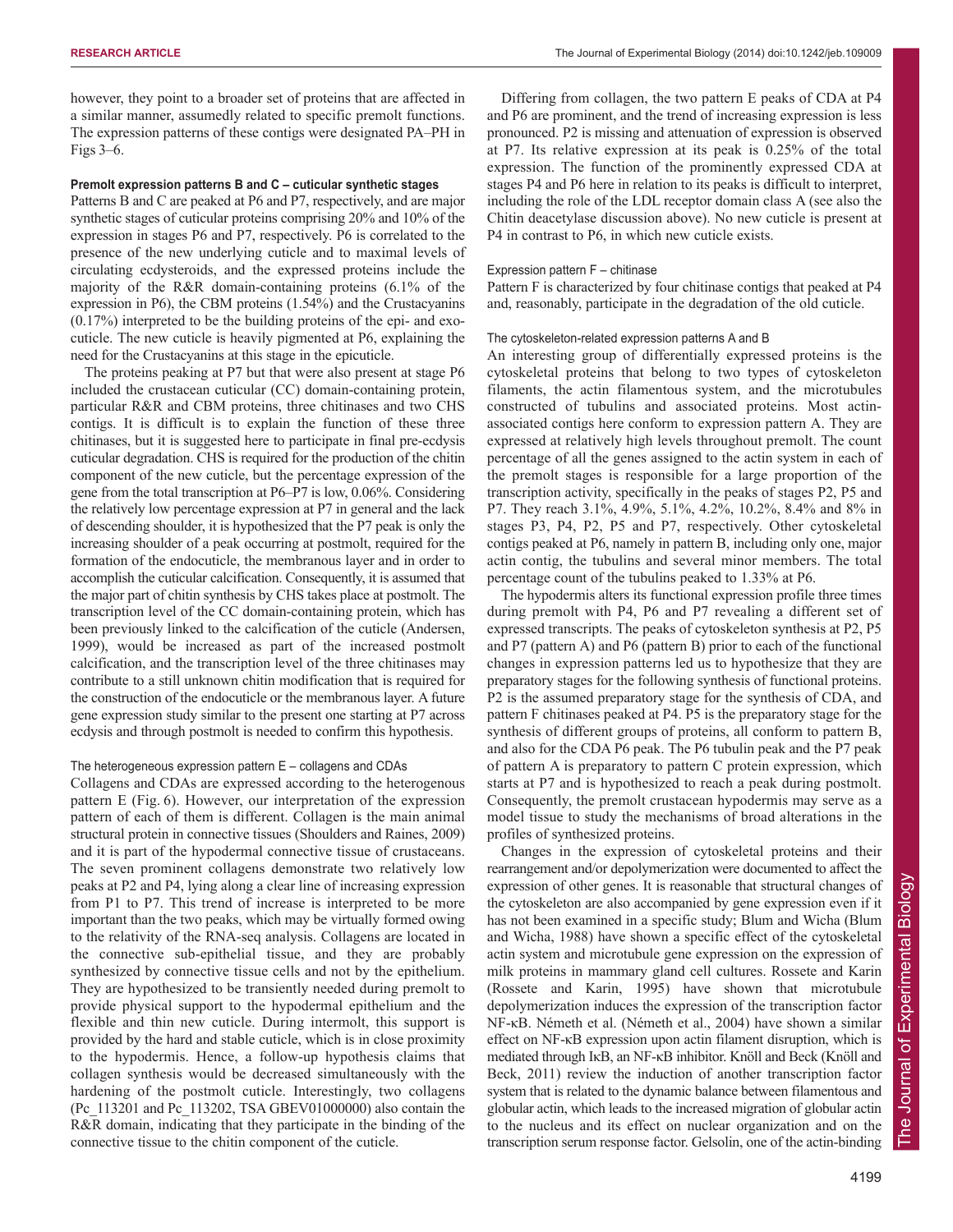

proteins that shifts the balance towards globular actin, was expressed here according to pattern B, conforming to the expression peak of a major actin contig. Depolymerization of both actin and microtubules affects the expression of specific genes in specific cells of the retinal tissue (Oren et al., 1999). In grapevines, cytoskeleton rearrangement affects the expression of specific genes in relation to pathogen-defense mechanisms (Qiao et al., 2010). A variety of effectors of the expression of cytoskeletal genes are also well documented (e.g. Girard et al., 1996; Jones et al., 1999; Mayfield et al., 2010; Müller et al., 2007; Sanchez et al., 2012; Sántha et al., 2013). The changes in the expression of actin system members may be related here to increasing ecdysteroid levels, but owing to the complexity of the expression patterns, other factors are hypothesized to be involved as well.

## Expression patterns – summary

It has to be kept in mind that the induction of premolt by eyestalk ablation, unlike natural induction, may interfere with other physiological processes, owing to the elimination of a variety of neuropeptide hormones, and may also affect the expression pattern in the premolted hypodermis in a molt-independent context. Fig. 7 summarizes the major transcriptional events during premolt. Genes belonging to each of these events may serve as indicator genes for future studies of the regulatory mechanisms during premolt. It has been previously shown that repeated ecdysone injections into the circulation initiated premolt, bringing it to ecdysis (Shechter et al., 2007). However, the profile of gene expression is complex and changes several times from P1 to P7, and this does not occur in a unidirectional manner. Hence, it is still unresolved how one hormone initiates this complex sequence of events. A crucial time point of the premolt is P7, in which the ecdysone level drops and in which other putative hormones are involved, as already shown in insects and crustaceans (Chung, 2010; Mesce and Fahrbach, 2002; Phlippen et al., 2000). The genes of which the expression peaked at P7 may, for future studies, serve as indicators of the hormonal effects toward the end of premolt and across postmolt.

The increase of both the percentage of induced reads and contigs in P2 (Fig. 2) is postulated to be related to cellular preparatory events, exemplified by the increase in cytoskeletal synthetic activity. The gradual increase in the percentage of induced reads, the reduction in the number of induced contigs and the increase in the number of attenuated contigs from P4 to P7 (Fig. 2) is interpreted to occur as a result of a gradual increase of the absolute expression level, most of it contributed by a few structural genes of the cuticle with relative attenuation of many other genes.

**Fig. 7. Graphical presentation of the major expression events during the premolt cycle.**

# MATERIALS AND METHODS

## Procambarus clarkii maintenance and experimental design

Several catches of *P. clarkii* males were brought from streams in Brancolo's canal (45°46ʹN, 13°30ʹE) in the Friuli Venezia Giulia region in northeastern Italy between June and August 2013. The external sex organs were fully mature in all the sampled males, judged according to Taketomi et al. (Taketomi et al., 1996). Males were kept in 120 l tanks provided with closedcircuit filtered and aerated tap water at  $\sim$ 20–22 $\degree$ C and were fed with fish pellets (Sera granular, Heinsberg, Germany) three times per week. A day after the arrival of each catch, the males were induced to enter premolt by ablating their eyestalks and were gradually sacrificed between 1 and 14 days. The hypodermis underlying the anterior part of the carapace was sampled, taking care not to sample muscles adhered to the cuticle at that region, and immediately homogenized in RNA extraction solution (TRI Reagent, Sigma, USA) and kept at −70°C for RNA extraction. Carapace length, gastrolith width and the presence of new underlying cuticle were recorded upon sacrifice followed by determination of the MMI according to Shechter et al. (Shechter et al., 2007). Briefly, MMI is the width of the gastrolith divided by carapace length, expressing the size of the gastrolith normalized to the size of the individual.

RNA was extracted later according to the TRI Reagent manufacturer's instructions (Sigma, USA) and further purified on an RNA column (E.Z.N.A.™ MicroElute RNA Clean-up Kit, Omega Bio-Tek, USA). The quantity was evaluated by spectrophotometry (NanoDrop 2000, Thermo Scientific, USA), and the quality was tested by capillary electrophoresis (Bioanalyzer 2100, Agilent, USA). For sequencing of 50 bp single-end reads using the Illumina Hiseq 2000 device, 4 μg of total RNA from 18 males was sent to the Istituto di Genomica Applicata (IGA, Udine, Italy). Thirteen samples were run on each lane of the sequencer, differently labeled by TrueSeq primers (Illumina, USA).

# Levels of ecdysteroids in the hemolymph

Hemolymph samples were taken at the experimental termination, immediately diluted in three volumes of methanol, thoroughly mixed, kept on ice for around 2 h and then centrifuged for 15 minutes at 12,000 *g* at 4°C. The supernatants were retrieved, dried by centrifugation under vacuum and stored at –20°C until further analysis. The hemolymph samples were assayed to evaluate the circulating levels of ecdysteroids according to Chung (Chung, 2010).

# Digital transcript expression analysis

Digital gene expression analysis (designated RNA-seq) is aimed at evaluating the relative amount of transcripts in a sampled RNA population. It requires a reference transcript sequence assembly. The processing and analysis of the obtained raw sequences for both the preparation of the reference assembly and the digital gene expression analysis was carried out using the CLC Genomics Workbench 6.51 software (CLC Bio, Aarhus, Denmark).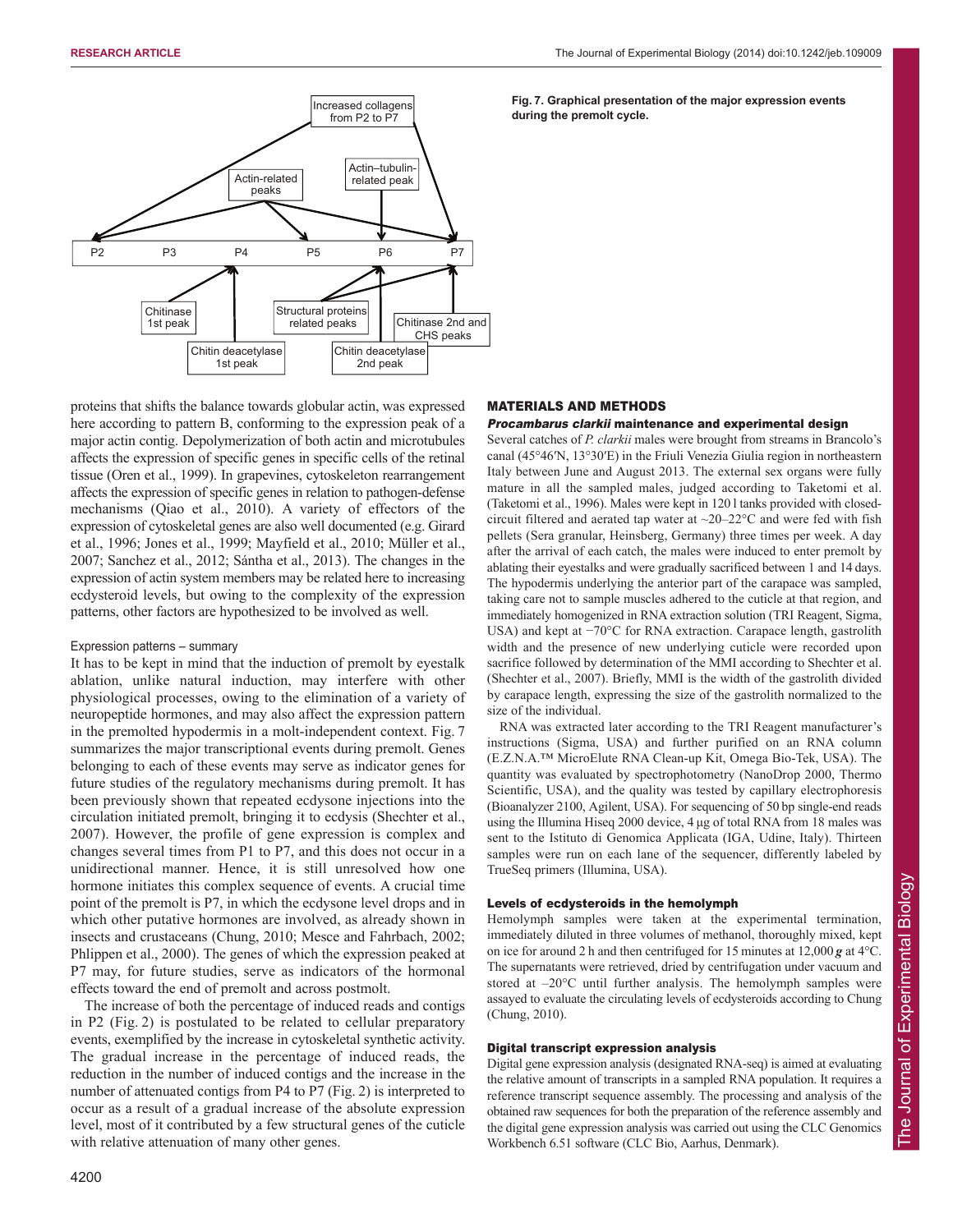## **Preparation of a reference assembly**

Short reads were assembled to longer conceptual transcripts, termed contigs, using the automatically set-up parameters of the CLC software, resulting in a comprehensive transcript assembly aimed at the best possible representation of the expressed transcriptome in the target tissues, in terms of the number and length of transcripts. The minimum allowed length of an assembled contig was set to 200 bp. The following reads were used to produce this assembly: (1)  $\sim$ 387 million paired 100 bp reads originated from a variety of *P. clarkii* tissues, including hypodermis and Y organ, aimed at constructing a comprehensive multi-tissue transcriptome which will be described and analyzed in detail elsewhere (C.M., unpublished observation); (2) ~86 million paired 100 bp reads originated from *P. clarkii* eyestalk (C.M., unpublished observation); and (3) ~62 million single-end 50 bp reads originated from the results of the present experiment after duplicate elimination. The resulting assembly was further elaborated using the quality control tools of the NCBI TSA database. These tools include identification of residual sequencing primers, long N rows artificially produced by the CLC software in poor mapping regions between paired reads and contaminating sequences, mainly mammalian, bacterial and viral ones. Residual primers were eliminated from the contigs, N rows were shortened and foreign contigs were omitted from the assembly. It has to be noted that the present assembly was constructed as a general tool for future studies of *P. clarkii* physiology and gene regulation in a variety of biological systems and scenarios. To provide a more efficient operational reference assembly adapted to the present needs, the initial comprehensive assembly was back-mapped to the sample-specific 50 bp sequences of the present experiment. Only contigs that were mapped to a total of more than 500 reads were included in the reference assembly, which contained 95% of the total mapped reads, creating a robust set of contigs that were not subject to minor random expression fluctuations or to zero counts, this set of reads was used thereafter as the reference assembly for the following RNA-seq procedure.

#### **RNA-seq procedure**

RNA-seq was performed as described by Wang et al. (Wang et al., 2009) and the CLC instructions, based on the mapping of a sample-specific population of short sequence reads to the contigs of a reference assembly and counting the mapped reads to each contig. The software was allowed to accept up to two mismatches per mapped read, and a read was accepted as mapped if aligned to a maximum of five contigs. Reads that were mapped to two to five contigs were randomly mapped to one of them and considered as non-specifically mapped. Non-specific reads did not participate in the following RNA-seq analysis but were used to evaluate the uniqueness of the mapping. The expression values were normalized to the approximate actual total reads per sample, 10 million reads. The Baggerly's test (Baggerly et al., 2003) was applied to identify statistically significant differential expression in comparison with the control group.

## Characterization of the transcriptome

The comprehensive transcriptome assembly was initially characterized using the TRINOTATE tool of the TRINITY software (Grabherr et al., 2011). The annotation includes: homology search to known sequence data (NCBI BLASTX) (Altschul et al., 1997), identification of conceptual protein sequence, protein domain identification using the domain database Pfam as a reference database (Punta et al., 2012) and signal peptide prediction using the SignalP 4.1 database as a reference (Petersen et al., 2011). Manual contig-by-contig analysis was performed for contigs of interest using the alignment software MEGA5.1 (Tamura et al., 2011), assisted by the above mentioned databases and also other domain databases, such as the CCD of the NCBI (Marchler-Bauer et al., 2013), Prosite (Sigrist et al., 2010) and the transmembrane domain database (Käll et al., 2004).

#### **Acknowledgements**

Federica Cattonaro and the team of IGA (Udine, Italy) are thanked for performing the Illumina sequencing.

#### **Competing interests**

The authors declare no competing financial interests.

#### **Author contributions**

M.T., C.M., P.G.G. and A.S. planned the gene expression experiment; M.T., C.M. and P.G.G. performed the experiment; S.J.C. performed the ecdysteroid evaluations; M.T., C.M., M.G., G.D. and A.P. performed the RNA-seq analysis; M.T. wrote the manuscript and all the authors reviewed it.

#### **Funding**

The study was supported by the Israel Science Foundation [project 102/09 to M.S. and A.S.]; the European Project LIFE10 RARITY [NAT/IT/000239 to P.G.G. and A.P.]; the Italian Progetti di Ricerca di Interesse Nazionale (PRIN) 2010-11 [Prot. 20109XZEPR\_002] - Ministero dell'Istruzione, dell'Università e della Ricerca to P.G.G. and A.P.

# **Supplementary material**

Supplementary material available online at

http://jeb.biologists.org/lookup/suppl/doi:10.1242/jeb.109009/-/DC1

#### **References**

- **Aiken, D. E. and Waddy, S. L.** (1987). Molting and growth in crayfish, a review. *Can. Tech. Rep. Fish. Aquat. Sci.* **1587**, 1-34.
- **Åkerström, B., Borregaard, N., Flower, D. R. and Salier, J.-P.** (2006). *Lipocalins*. Austin, TX: Landes Bioscience.
- **Altschul, S. F., Madden, T. L., Schäffer, A. A., Zhang, J., Zhang, Z., Miller, W. and Lipman, D. J.** (1997). Gapped BLAST and PSI-BLAST: a new generation of protein database search programs. *Nucleic Acids Res.* **25**, 3389-3402.
- **Andersen, S. O.** (1999). Exoskeletal proteins from the crab, Cancer pagurus. *Comp. Biochem. Physiol.* **123A**, 203-211.
- **Andersen, S. O.** (2010). Insect cuticular sclerotization: a review. *Insect Biochem. Mol. Biol.* **40**, 166-178.
- **Arakane, Y. and Muthukrishnan, S.** (2010). Insect chitinase and chitinase-like proteins. *Cell. Mol. Life Sci.* **67**, 201-216.
- **Arakane, Y., Hogenkamp, D. G., Zhu, Y.-C., Kramer, K. J., Specht, C. A., Beeman, R. W., Kanost, M. R. and Muthukrishnan, S.** (2004). Characterization of two chitin synthase genes of the red flour beetle, *Tribolium castaneum*, and alternate exon usage in one of the genes during development. *Insect Biochem. Mol. Biol.* **34**, 291-304.
- **Arakane, Y., Dixit, R., Begum, K., Park, Y., Specht, C. A., Merzendorfer, H., Kramer, K. J., Muthukrishnan, S. and Beeman, R. W.** (2009). Analysis of functions of the chitin deacetylase gene family in *Tribolium castaneum*. *Insect Biochem. Mol. Biol.* **39**, 355-365.
- **Ayme-Southgate, A. J., Southgate, R. J., Philipp, R. A., Sotka, E. E. and Kramp, C.** (2008). The myofibrillar protein, projectin, is highly conserved across insect evolution except for its PEVK domain. *J. Mol. Evol.* **67**, 653-669.
- **Baggerly, K. A., Deng, L., Morris, J. S. and Aldaz, C. M.** (2003). Differential expression in SAGE: accounting for normal between-library variation. *Bioinformatics* **19**, 1477-1483.
- **Blum, J. L. and Wicha, M. S.** (1988). Role of the cytoskeleton in laminin induced mammary gene expression. *J. Cell. Physiol.* **135**, 13-22.
- **Brown, A., Dalpé, G., Mathieu, M. and Kothary, R.** (1995). Cloning and characterization of the neural isoforms of human dystonin. *Genomics* **29**, 777-780.
- **Chang, E. S.** (1995). Physiological and biochemical changes during the molt cycle in decapod crustaceans, an overview. *J. Exp. Mar. Biol. Ecol.* **193**, 1-14.
- **Chung, J. S.** (2010). Hemolymph ecdysteroids during the last three molt cycles of the blue crab, *Callinectes sapidus*: quantitative and qualitative analyses and regulation. *Arch. Insect Biochem. Physiol.* **73**, 1-13.
- **Chung, J. S., Dircksen, H. and Webster, S. G.** (1999). A remarkable, precisely timed release of hyperglycemic hormone from endocrine cells in the gut is associated with ecdysis in the crab *Carcinus maenas*. *Proc. Natl. Acad. Sci. USA* **96**, 13103-13107.
- **Chung, J. S., Zmora, N., Katayama, H. and Tsutsui, N.** (2010). Crustacean hyperglycemic hormone (CHH) neuropeptidesfamily: Functions, titer, and binding to target tissues. *Gen. Comp. Endocrinol.* **166**, 447-454.
- **Chung, J. S., Katayama, H. and Dircksen, H.** (2012). New functions of arthropod bursicon: inducing deposition and thickening of new cuticle and hemocyte granulation in the blue crab, *Callinectes sapidus*. *PLoS ONE* **7**, e46299.
- **Daly, N. L., Scanlon, M. J., Djordjevic, J. T., Kroon, P. A. and Smith, R.** (1995). Three-dimensional structure of a cysteine-rich repeat from the low-density lipoprotein receptor. *Proc. Natl. Acad. Sci. USA* **92**, 6334-6338.
- **Davies, G. and Henrissat, B.** (1995). Structures and mechanisms of glycosyl hydrolases. *Structure* **3**, 853-859.
- **Dixit, R., Arakane, Y., Specht, C. A., Richard, C., Kramer, K. J., Beeman, R. W. and Muthukrishnan, S.** (2008). Domain organization and phylogenetic analysis of proteins from the chitin deacetylase gene family of *Tribolium castaneum* and three other species of insects. *Insect Biochem. Mol. Biol.* **38**, 440-451.
- **Drach, P. and Tchernigovtzeff, C.** (1967). Sur la methode de determination des stades d'intermue et son application-generale aux Crustaces. *Vie Milieu* **18**, 595-610.
- **Du, X. J., Wang, J. X., Liu, N., Zhao, X.-F., Li, F.-H. and Xiang, J.-H.** (2006). Identification and molecular characterization of a peritrophin-like protein from fleshy prawn (*Fenneropenaeus chinensis*). *Mol. Immunol.* **43**, 1633-1644.
- **Durliat, M., Moriniere, M. and Porcheron, P.** (1988). Changes in ecdysteroids in *Astacus leptodactylus* during the molting cycle. *Comp. Biochem. Physiol.* **89A**, 223- 229.
- **Fyrberg, E. A., Mahaffey, J. W., Bond, B. J. and Davidson, N.** (1983). Transcripts of the six *Drosophila* actin genes accumulate in a stage- and tissue-specific manner. *Cell* **33**, 115-123.